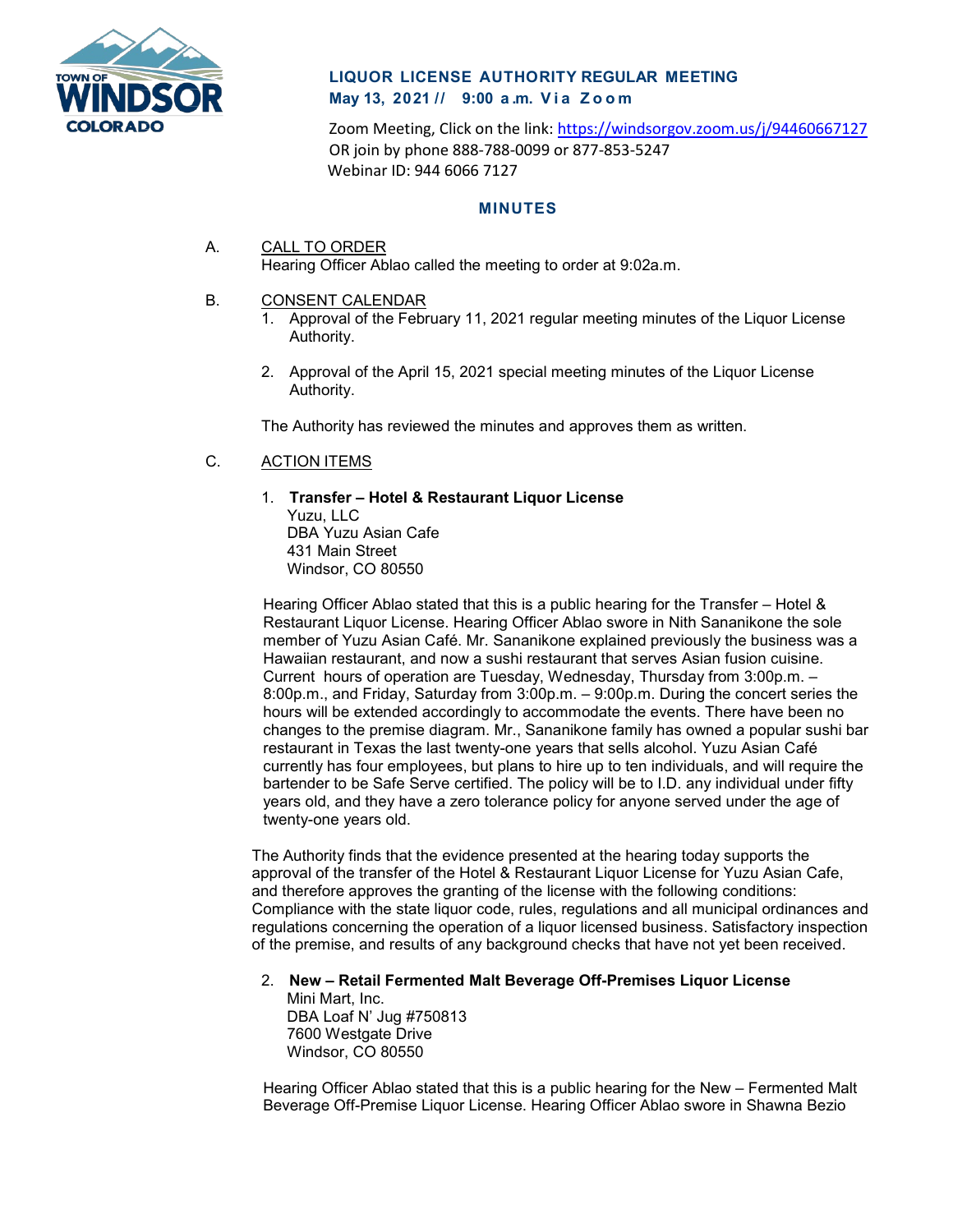regional manager of both Loaf N' Jug locations, and Brian Proffitt will give testimony for Loaf N' Jug #750813, and Loaf N' Jug 750818. Ms. Bezio oversees the operations of the districts mainly working with the district managers to ensure they are following policy, profitability, and taking care of customers. Ms. Bezio has been employed with Loaf N' Jug for eighteen years, and manages both of these locations. Basic operations of a Loaf N' Jug is to sell goods, food, gasoline, and currently has ninety locations that sell beer. These two Loaf N' Jug locations at 7600 Westgate Drive, and 263 Eastman Park Drive were recently acquired by Schrader Oil along with sixteen other sites between January 1, 2020 – December 31, 2020 all locations have applied for fermented malt beverage liquor licenses. Loaf N' Jug will carry thirty different types of beer, and have three to five large size coolers for storage. Seasonal beer will be occasionally stored on an end cap or shelf throughout the store. The hours of operation of both store locations are 5:00a.m. – 11:30p.m, seven days per week with locks on the cooler doors for no sale of alcohol until after 8:00a.m. twelve to fourteen employees, one manager, two assistant managers are employed at each of these locations. All employees are trained to sell alcohol at both store locations, and are required to complete an online training module. The onboarding training is a total of fifty hours, and shadowing a week with another associate. All patrons are I.D who appear under fifty years old, and their I.D. is scanned or birth date is entered before scanning the product. Employees are monitored by cameras, and reports for alcohol sales are used to monitor sales. Loaf N' Jugs policy is to refuse sale to any intoxicated patrons, and uses a third party Bars program to mystery shop every month. Any employee that sells alcohol without I.D. through the Bars program is given a red card or final written warning, but sale to an underage patron is automatic termination for a zero tolerance policy.

Loaf N' Jug Location #750813 7600 Westgate Drive diagram premise the cashiers are located to the right of the front door with the four cooler doors towards the North closest to the freezer are the most visible for the cashiers. The store has 360 view cameras, and approximately has sixteen cameras both indoors and outdoors. These locations will not have delivery service available, and anticipate about sixty-percent food sales. Alcohol that is stored on an end cap will be locked inside a cooler before 8:00a.m.

Mr. Proffitt asked Ms. Bezio whether the sixty-percent food sales included gasoline. Ms. Bezio reported it does not include gasoline.

Hearing Officer Ablao swore in Eva Garretson Liquor Licensing Professionals whom completed the needs and desire surveys for both Loaf N' Jug locations. Liquor Pros is located at 5515 Saddle Rock Place, Colorado Springs, Colorado.

Loaf N' Jug location #750813 survey was conducted Saturday, April 24<sup>th</sup> for residential, and Tuesday April 27<sup>th</sup> for businesses. The petition was completed in Windsor boundaries on the Eastside of the map making four-hundred twenty-seven attempts, obtaining a total of eighty-eight signatures. Twelve business were contacted, ten signed in favor at eighty-three percent, and two were opposed at seventeen-percent. Residential totals seventy-three signed in favor at eighty-three percent, and fifteen were opposed at seventeen-percent. The opposed signatures refused to give a reason, support local businesses, other locations of retail locations, and being opposed to alcohol. Ms. Garretson stated these percentages still reflect a need and desire similar to other jurisdictions results.

Mr. Proffitt reported the distance to principle liquor store is five-hundred and ten feet as the crow flies.

#### 3. **New – Retail Fermented Malt Beverage Off-Premises Liquor License**

Mini Mart, Inc. DBA Loaf N' Jug #750818 263 Eastman Park Drive Windsor, CO 80550

Review action item 2. for additional details on this agenda item.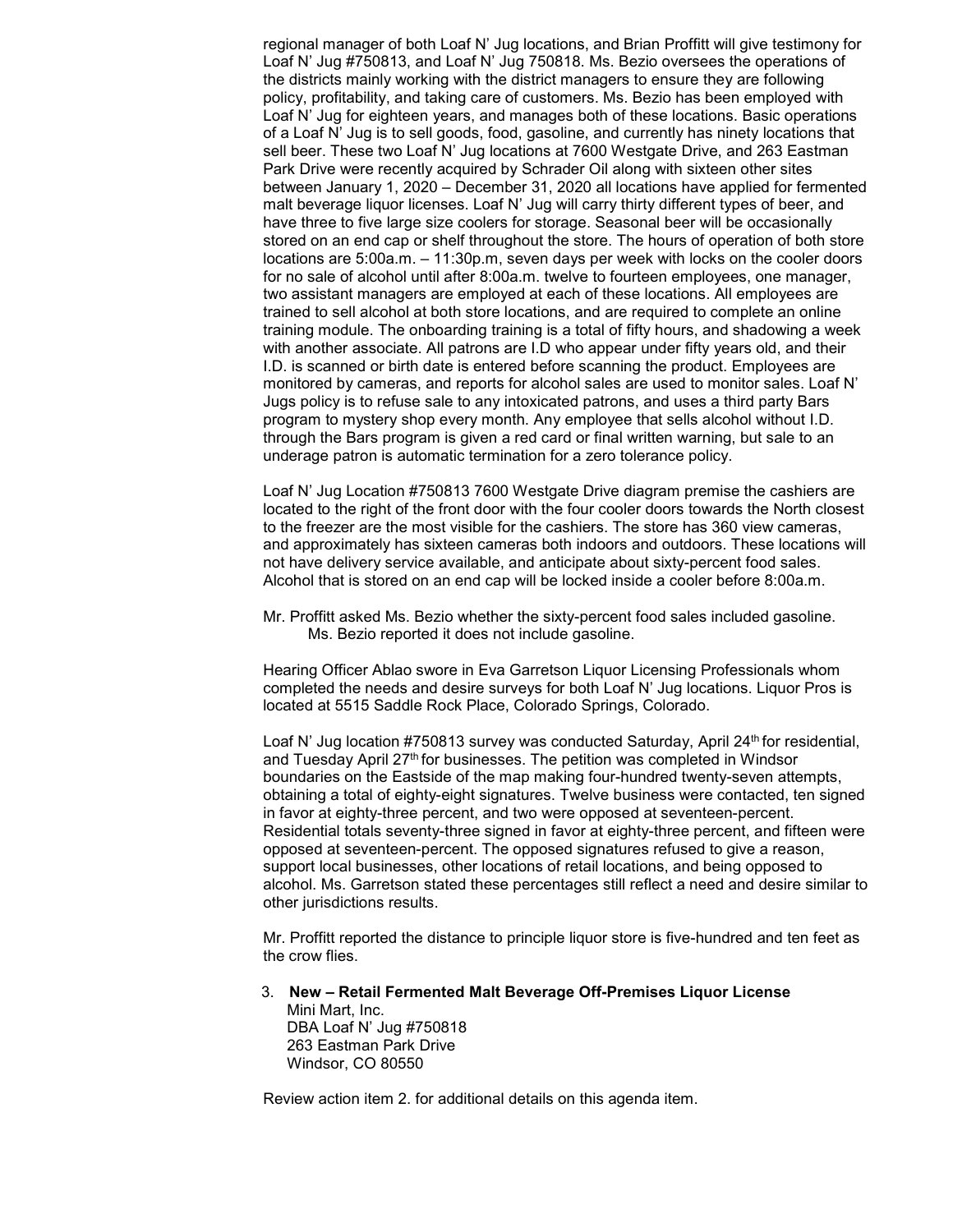Loaf N' Jug Location #750818 263 Eastman Park Drive diagram premise the cashiers are located to the right of the front door with the two cooler doors towards the West closest to the freezer are the most visible for the cashiers. The store has 360 view cameras, and approximately has sixteen cameras both indoors and outdoors.

Loaf N' Jug location #750818 survey was conducted Saturday, April 24<sup>th</sup>, Sunday April  $25<sup>th</sup>$  for residential, and Tuesday, April  $27<sup>th</sup>$  for businesses. Made attempts to contact four-hundred forty businesses, owners, managers, and residents inside the area. Ms. Garretson commented it's a golf cart community, and some of the locations towards the South were gated or no access. Twenty-seven signatures from business owners, and manager signing in favor at one-hundred percent, and fifty-two residential signature with forty-eight signing in favor at ninety-two percent, four individuals were opposed at eightpercent with reasons to decline to participate.

Karen Frawley reported the distance is over six-hundred feet using the Town of Windsor GIS system to any principle liquor store location.

Hearing Officer Ablao opened the meeting up for public comment.

Hearing Officer Ablao swore in Levi Shepard, General Manager Windsor Craft Cooler. Mr. Shepard reported Windsor Craft Cooler is in favor of the fermented malt beverage license. Windsor Craft Cooler would be opposed for a retail liquor license because of the State's requirement distance within fifteen-hundred radius feet.

The Authority finds that the application, together with all previous submissions, and the evidence presented today supports the approval of the new Fermented Malt Beverage Liquor License for Loaf N' Jug #750813, and #750818, with the evidence provided supports , the majority of those adult inhabitants of the neighborhood who responded to the Liquor Pros survey desire the issuance of the license; Though there are other liquor licensed establishments in the neighborhood, the applicant presented sufficient evidence that the reasonable requirements of the neighborhood for the type of license (Fermented Malt Beverage) being sought are not currently being met; There was no evidence presented that the addition of this Fermented Malt Beverage license would cause additional law enforcement resources nor that the addition would result in an undue concentration of licenses in the community; The number, type and availability of liquor outlets located in or near the neighborhood do not preclude the issuance of the license; All other statutory requirements and ordinance requirements have been met; That the granting of this license would not restrain competition; And the applicant, at this time is qualified to conduct the type of business proposed. Therefore, the Authority approves the granting of the license on the following conditions: Compliance with the state liquor code, rules, regulations and all municipal ordinances and regulations concerning the operation of a liquor licensed business. Satisfactory inspection of the premise, copies of the diagrams with the highlighted cooler area that were changed today.

4. **New – Beer and Wine Liquor License**

Epic Nail Bar, LLC DBA Epic Nail Bar 1039 Main Street Unit A Windsor, CO 80550

Hearing Officer Ablao stated that this is a public hearing for the New – Beer & Wine Liquor License. Hearing Officer Ablao swore in Do Phan sole member of Epic Nail Bar. Epic Nail Bar provides nail, and spa services to patrons, and plan to open on May 19, 2021 with business hours 9:00a.m. – 7:00p.m. Monday-Saturday. Mr. Phan will resubmit a diagram with all of the dimensions identifying the alcohol storage for serving complimentary wine and beer. Patrons will be served alcohol at request, and all employees will be trained by Mr. Phan who completed his responsible vendor training. Snacks will be purchased in bulk from Costco, and available for patrons by request. Mr. Phan will have ten employees, but Mr. Phan will be the only one authorized to serve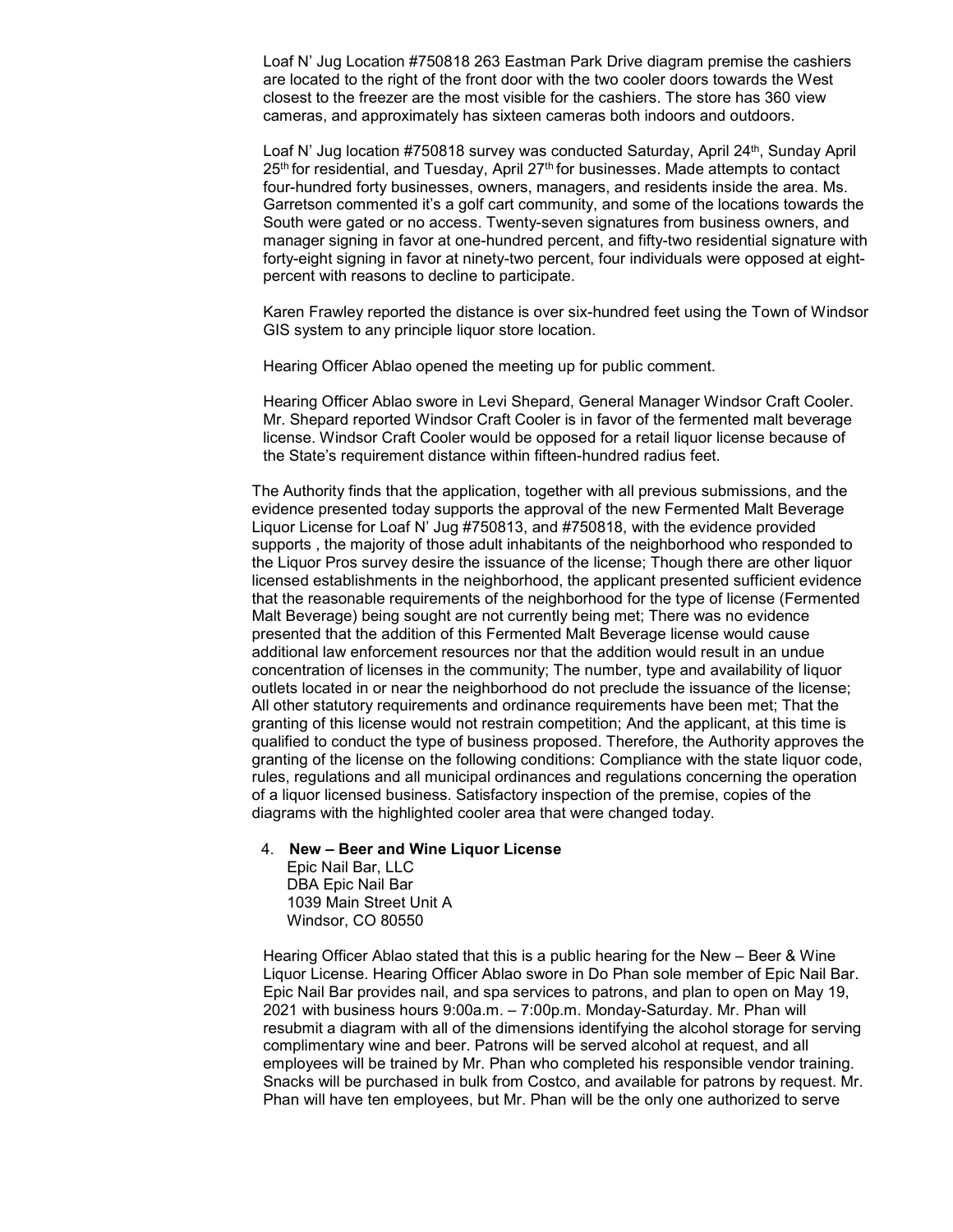alcohol. Epic Nail Bar will submit an updated lease with the name change.

Hearing Officer Ablao swore in Shaun Simpson, and Landon Collins Liquor Licensing Professionals whom completed the needs and desire surveys for Do Phan owner of Epic Nail Bar. Mr. Simpson completed the residential petition, and Mr. Collins completed the business petition. The petition was completed in Windsor boundaries making threehundred sixty-six total contact attempts, forty-two signatures were from business owner in favor one-hundred percent. Residential signature fifty-three in favor at ninety-percent making sure senior living was concentrated on, and six that were opposed at tenpercent patrons declined to give a reason except for one that was just opposed to alcohol.

The Authority finds that the application, together with all previous submissions, and the evidence presented today supports the approval of the new Beer & Wine Liquor License for Epic Nail Bar. The majority of those adult inhabitants of the neighborhood who responded to the Liquor Pros survey desire the issuance of the license; Though there are other liquor licensed establishments in the neighborhood, the applicant presented sufficient evidence that the reasonable requirements of the neighborhood for the type of license (Beer & Wine) being sought are not currently being met; There was no evidence presented that the addition of this Beer & Wine license would cause additional law enforcement resources nor that the addition would result in an undue concentration of licenses in the community; The number, type and availability of liquor outlets located in or near the neighborhood do not preclude the issuance of the license; All other statutory requirements and ordinance requirements have been met; That the granting of this license would not restrain competition; And the applicant, at this time is qualified to conduct the type of business proposed. Therefore, the Authority approves the granting of the license on the following conditions: Compliance with the state liquor code, rules, regulations and all municipal ordinances and regulations concerning the operation of a liquor licensed business. Satisfactory inspection of the premise, copies of the diagrams with dimensions, updated copy of the lease.

5. **Special Event Permit – Liquor License**  Weld RE4 Education Foundation 1298 Main Street Unit A Windsor, CO 80550

Hearing Officer Ablao stated that this is a public hearing for the Special Event permit. Hearing Officer Ablao swore in Catherine Kingsley, Board Member Education Foundation Weld RE4. The education foundation is support service for grant writing fundraising for teachers, and school across the district. Providing students with additional technology resources or construction management resources. Financial support for creative things for teachers, and their classrooms. Weld RE4 will be working in tandem with the Town of Windsor, and High Hops Brewery to section off a small area of Eastman Park. The first three events are called Yappy Hour, a doggie social where owners can bring their dogs into an enclosed fenced area and socialize. High Hops will be selling beer to the foundation, and the foundation will be selling beer to patrons. Security would be provided by members of the foundation, and all individuals serving are tips certified. The foundation is requesting date for the summer concert series, and that application will have to be amended. An estimated attendance for the Yappy Hour event will be roughly two-hundred patrons, and the summer concert series. Ms. Kingsley commented the Town of Windsor has contracted with several food truck vendors. The events will have two volunteers monitoring the entrance, and exits checking I.D.'s ensuring alcohol doesn't leave the premise. Yappy Hour alcohol service will be available on June  $4<sup>th</sup>$ , July 9<sup>th</sup>, and August 7<sup>th</sup> from 3:00pm – 8:30pm, and the summer concert series from June  $3<sup>rd</sup>$  – August 9<sup>th</sup> from 4:00p.m. – 9:30p.m allowing for time before and after to setup, and tear down.

The Authority finds that the evidence presented at the hearing today, together with the application and the information in the questionnaire that the special event permit